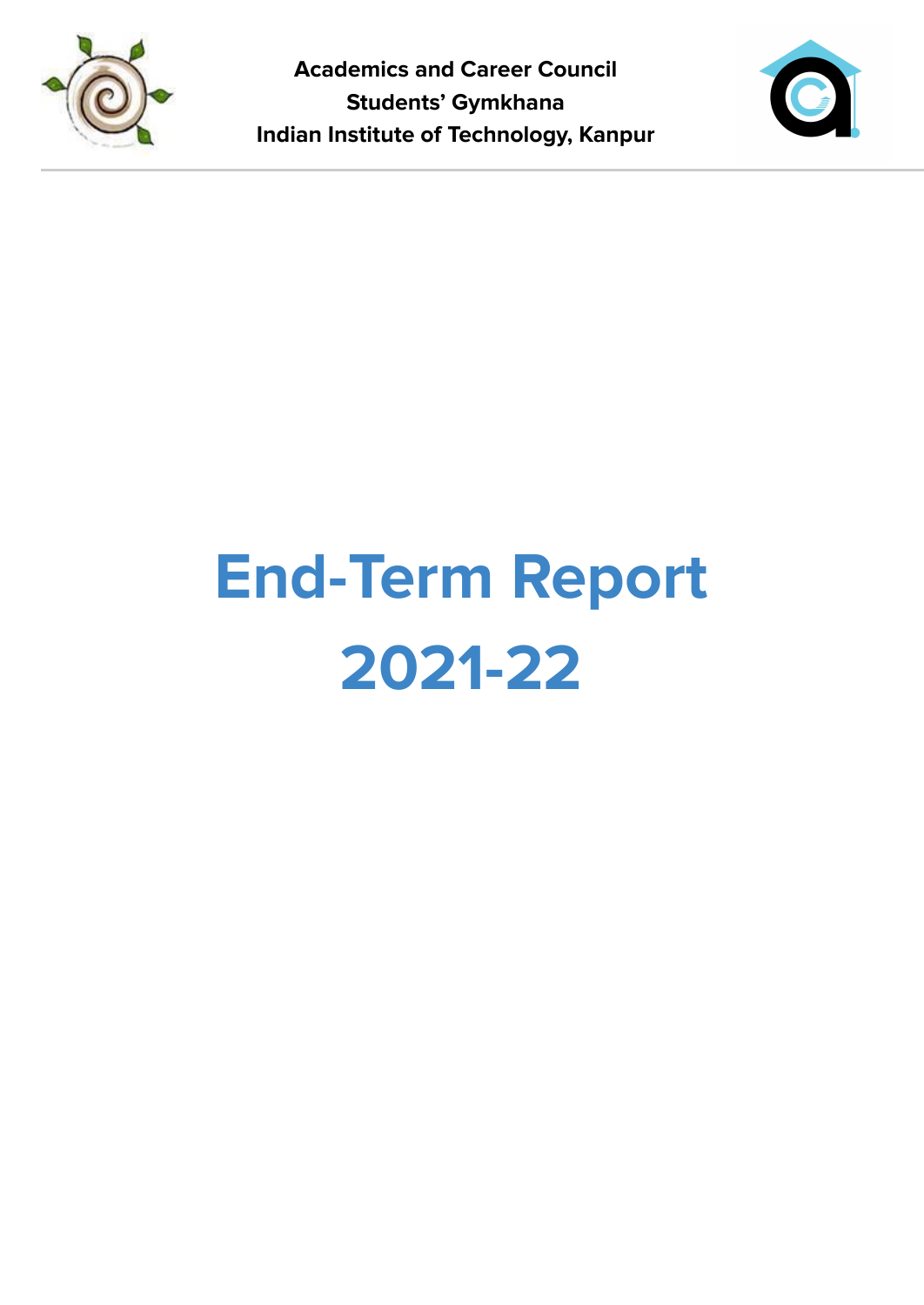



## **UG Academics Wing**

### **INITIATIVES:**

- **Academic Orientation:** This year, Academic Orientation was split into two parts to cater to the varying needs of the new batch as they spend more of their time at IITK. In a regular academic calendar, Academic Orientation 1.0 shall be conducted in the third week of August and 2.0 in the third week of March. To cater to the unique needs of the Y20 batch because they have arrived late in the campus and their second semester will end in July, Academic Orientation 2.0 was organized, especially this year in the last week of May.
	- **Academic Orientation 1.0:** This part catered to the basic academic requirements of fresh (Y21) students. Students were introduced to Academics Curriculum at IITK, and topics such as Branch Change, Credit System, Template, etc., were briefly touched upon.
	- **Academic Orientation 2.0**: It's often observed that fresher students usually do not retain all of the information given to them in the conventional Academic Orientation. This urged us to divide the whole program into two pieces. Academic Orientation 2.0 catered to detailed explanation and guidance w.r.t institutes academic policies, Branch Change, Minors. Majors, Dual Degree, etc. All topics were discussed in detail, and every possible academic support that the student needs at that stage will be given.

#### **● "Know your Department" Sessions**

Series of Department sessions for each UG department especially targeting freshmen transitioning to Sophomore year and Sophomore students transitioning to Junior Undergrad year. The purpose of these sessions (for Freshmen) was to introduce the students to their department, and its template, explain technical jargon, tell them about ESOs/SOs, etc. For sophomores, they served the purpose of providing guidance on DEs, OEs, Semester, Exchange Programme, Graduation requirements, etc.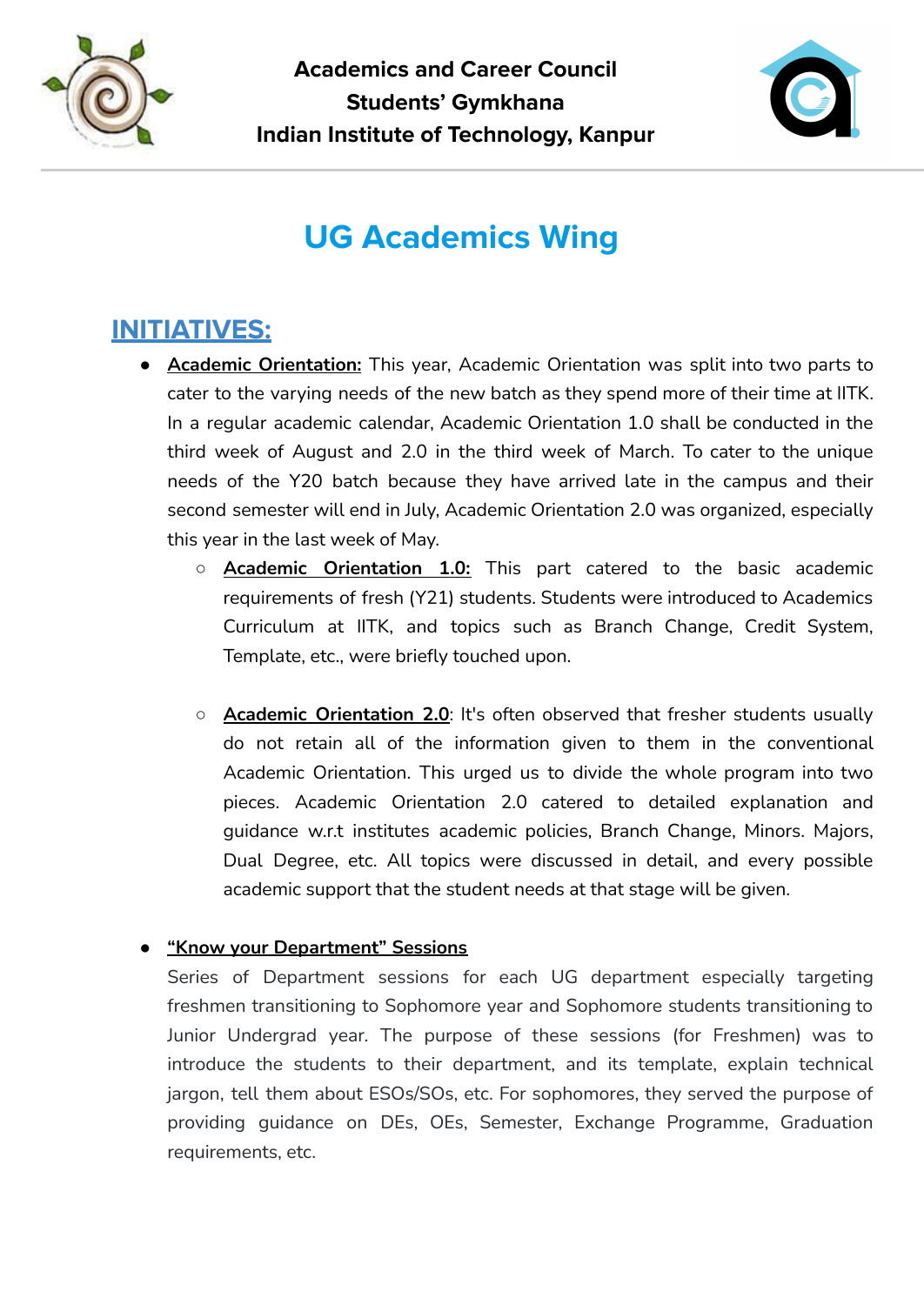



#### **● "Comprehensive Course Guidance" (CCG) Kits**

We plan to introduce Comprehensive Course Guidance (CCG) Kits, a series of course-specific complete guidance kits for each IC course. The kit shall serve the purpose by providing information in two categories:- "Complementary Info" and "AnecX : From them, By them". "Complementary Info" shall contain info of Complete Course Description, Syllabus, Credits, Past Year Course Policies, Relevant Links, etc. As the name suggests, this is complimentary for the sake of completeness. "AnecX : From them, By them" is what serves the core purpose of these CCG kits. These Kits shall be in Hard Copy format (for the case of Offline Term) and shall be in the CS folder given to students during Orientation by Counseling Service. This shall contain in-person anecdotes of past students who have some interesting story/ feat/ journey and/or approach/guidance tips to share with their fellow juniors.

○ Status - The work on CCG Kits has been completed. Currently, it is being scrutinized for completeness of the information and will be released at a suitable time for the upcoming batches (to ensure maximum visibility).

#### **●** Course Repository

We are already working on this initiative to provide the possible material and resources for most of the courses via this Course Repository. Frontend development of the repository has already been completed. Many courses have already been added (mostly ICs and some DCs and DEs). The remaining work of uploading of course material shall be completed with priority in the next tenure. We also plan to extend this Course Repository with a DE/DC Database. This shall be a database to be prepared for each department containing comprehensive information on the majority of DEs and DCs offered in the department.

The first version of the website is ready and hosted on the AnC website: <https://anciitk.in/courses/home>.

#### **●** Department Guides

Our idea is to prepare a guide in the form of a booklet (soft copy) for each department separately combining important materials, resources, experiences,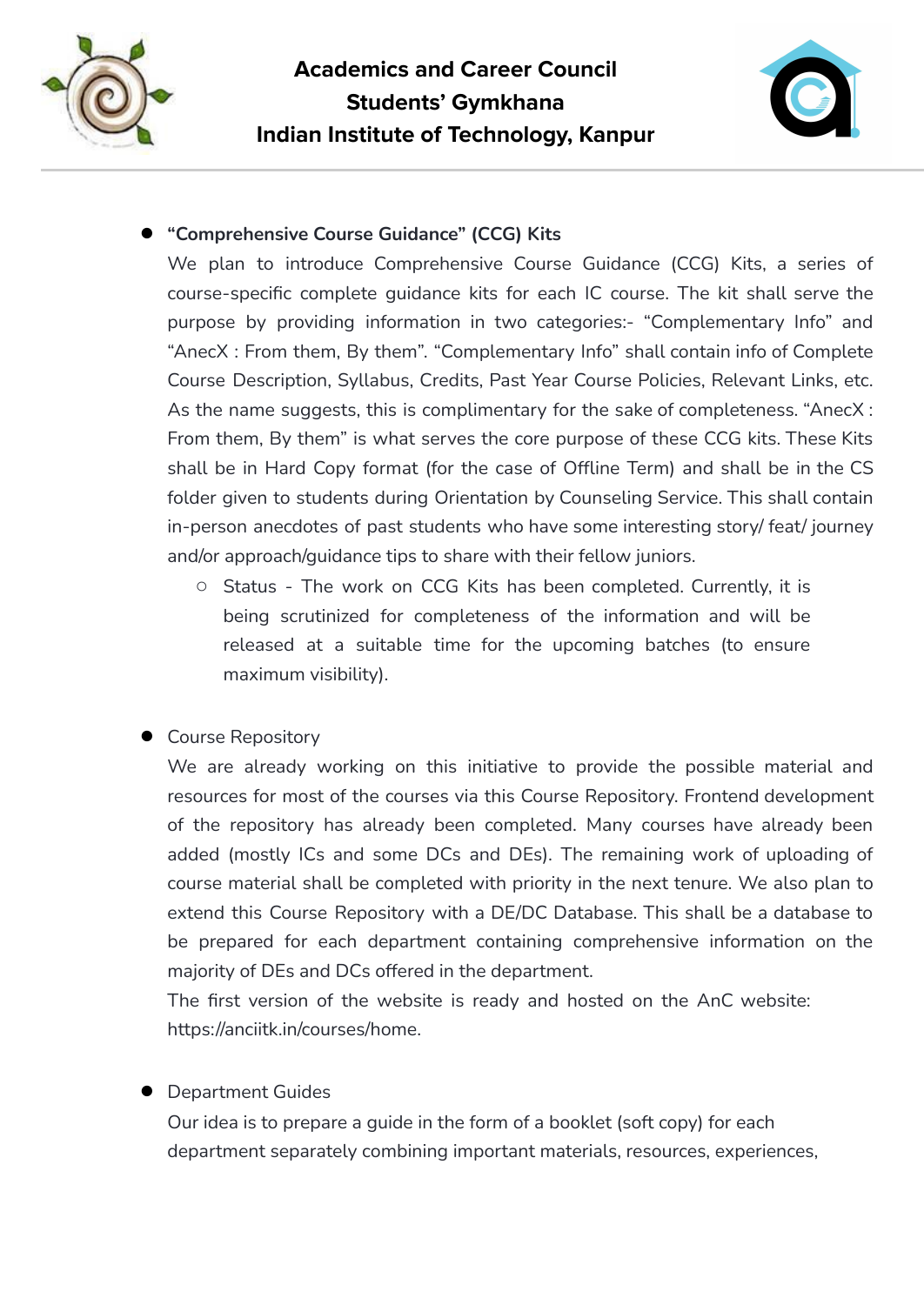



career opportunities, etc in the department. Possible opportunities in the core of the departments shall also include info on students who got into them, their DOs and DON'Ts, etc.

- **○** Status : All the guides prepared so far can be found here: [EE](https://www.canva.com/design/DAEm6j7v0YE/m380RSW8MjkfxXlaMqtuqw/view?utm_content=DAEm6j7v0YE&utm_campaign=designshare&utm_medium=link&utm_source=sharebutton) [MTH](https://www.canva.com/design/DAEm-Kr45yI/ISbyu8XlrsdmnMqW8FEwXQ/view?utm_content=DAEm-Kr45yI&utm_campaign=designshare&utm_medium=link&utm_source=sharebutton) [MSE](https://docs.google.com/document/d/17jJgs1UL-UVbmygRx2qyOC0EoUNg6I_kay7ozZer0To/edit?usp=sharing) [CHE](https://docs.google.com/document/d/1Q44lp7R0xxNjuFYjadmGpUtWh9pSYUa5qHwJyM8lNl8/edit?usp=sharing) [CSE](https://docs.google.com/document/d/1mFmr2yzK_hLFFlR9lpAWz7r1YQAIKgF0nc6jK4UUP2o/edit?usp=sharing)
- **●** "Rise from Scratch" Programme: We plan to take up this crucial Initiative "Rise from Scratch". IITK has lots of initiatives for Freshmen to start their journey from scratch. There are dedicated programs at IIK for those who aren't comfortable with English, have not even touched computers before, are not at all comfortable with Programming, etc. Just because someone has entered their second year in college, they may still need to start right from the basics for various reasons. Most of the club projects are targeted toward fresher students and these students feel shy to be involved in them. Especially for such students, we plan to start this personalized mentorship-cum-training programme. With the start of the 3rd semester of Sophomore students, this programme shall start for those needy students. They shall be assigned a mentor who shall be necessarily a 3rd year or 4th year student. A web portal-cum-classroom shall be developed by the web team wherein mentee students will login by creating an account. Over there, all the resources and other materials shall be shared with them as per their need.
	- Status: The idea behind this initiative has been modified after discussions in the wing due to the heavy Web Development-oriented nature of the work. Keeping the motive same, we have instead appointed Academic Department Mentors and Career Department Mentors. ADM's and CDM's are selected from each Department and comprise of Y19 and Y18 students.
- **●** Start/Increase in the number of Minors in some Departments: Currently minors are in demand but their numbers and/or seats are limited. We plan to reach out to department Heads and their DUGC Conveners on a need basis. We will pitch the departments after knowing what are the minors students want the departments to introduce. A survey shall be floated first to know the requirements of Students.
	- Status As we planned before, we are collecting the response of the students before pitching the departments directly for the proposal. Mail has been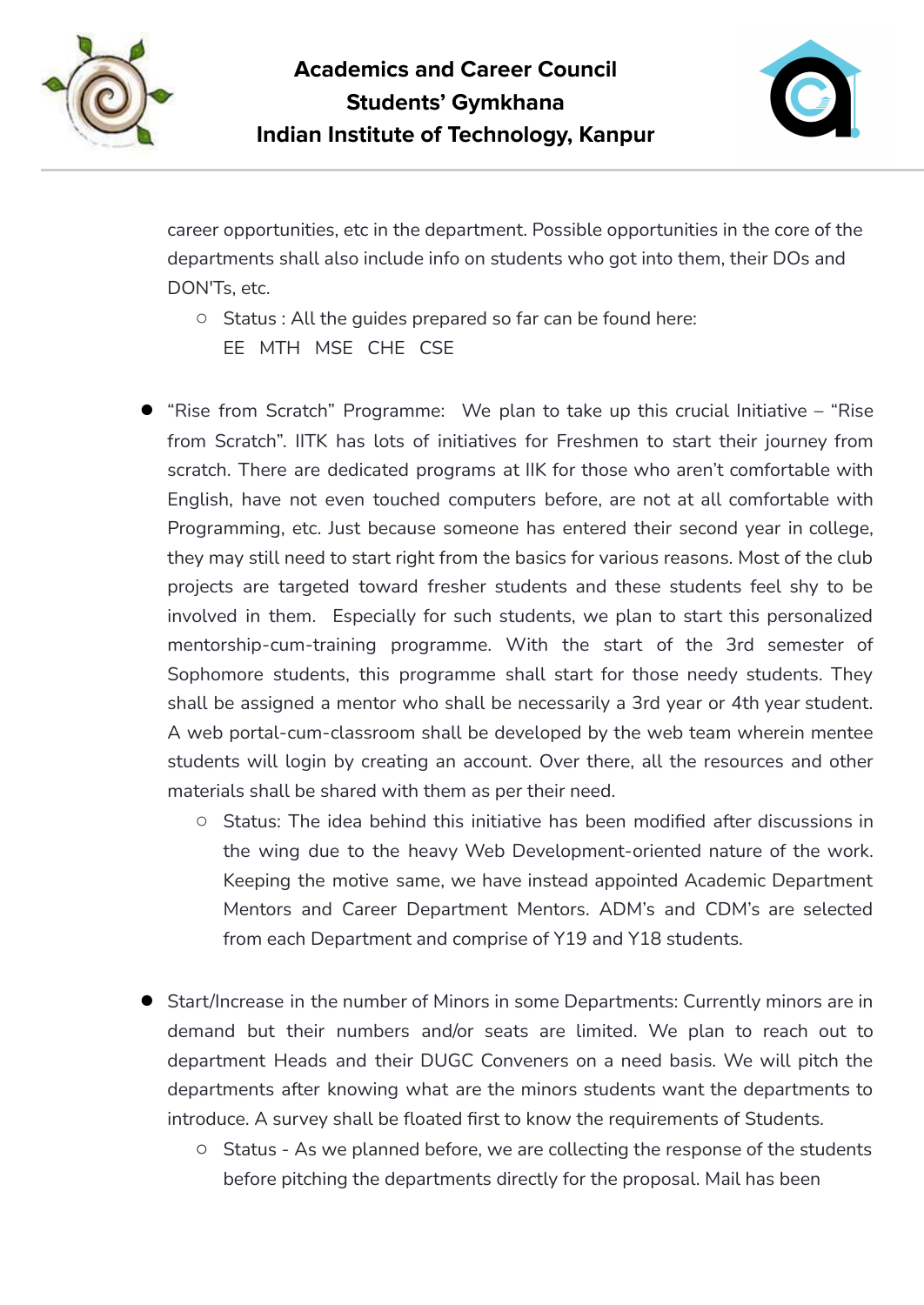



rolled out regarding the collection of students' responses. After this, their responses were filtered out, proposals drafted and then pitched before departments. Will be continued in next tenure as well.

**●** Provisional Double Major:

The idea of Provisional Double Major is to enable students (majorly those who take up Double Major after the 7th semester) to smoothly complete their programme within 5 years. The idea is to provide them with a Provisional Doubler Major after their sixth semester for the only purpose of allowing them to request courses in their deemed to be Double Major Department as Provisional Double Major students. [Provisional](https://docs.google.com/document/d/1WGkQpCsy4xoaJUK5yMhKtbBsdoEXeyvvE18NGRYH10I/edit) Double Major.

- Status: Proposal for this change has been written and is recommended to the DOAA.
- **●** Provision of Academic Certificate:

This proposal is to provide Academic Certificates to the students who want to leave their degree in the middle. This will help them to show their work they have done at IITK and in grabbing other opportunities they are looking for now.

○ Status : This proposal has been addressed via the UGARC recommendations.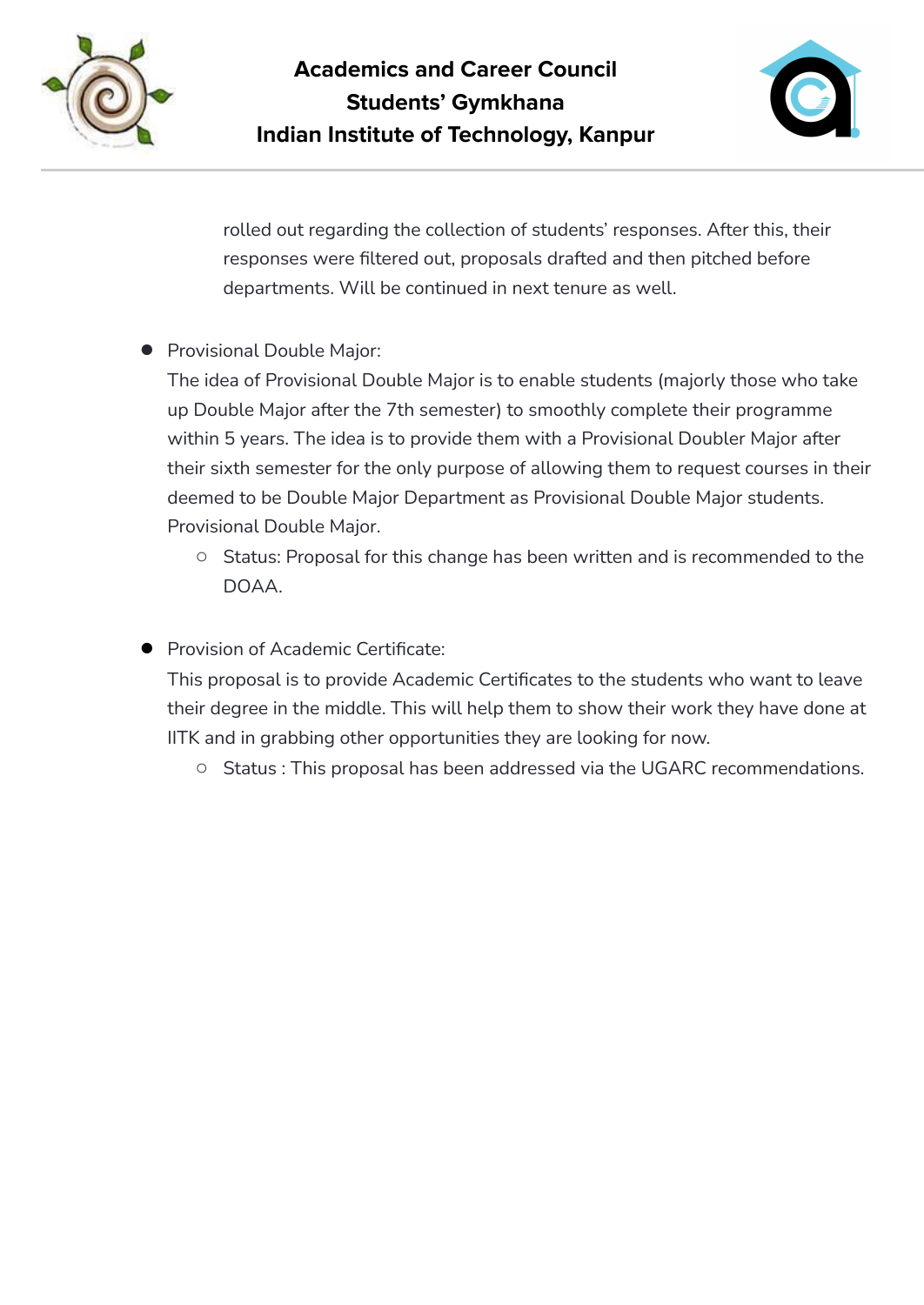



## **Career Development Wing**

## **INITIATIVES:**

#### **● Internship Sessions:**

**Introduction:** These sessions were conducted to spread awareness about the preparation and preparation resources for the internship season, aimed at the Y19 batch. The five major profiles are being covered: Software, Data Science/Analysis, Core, Technomanagerial and Quant/Finance/HFT. These sessions are being taken by 2-3 students of the Y18 batch who secured their intern last year in the same domain. In the session, after a brief presentation about the profile, questions are taken from the students. **Progress:** 5 sessions on Software, Data Science, Quant, Core and Technomanagerial were conducted. The slides and recordings have been mailed to the students.

#### **● The More you know**

**Introduction:** We published a blog series aiming to help students in their preparation for internships. It will be a guide (albeit with a pinch of salt) for optimal study routines, resource locations, and must-do practices. We asked writers to include some experiences during the interviews, highlighting key points that eventually make a difference. We will try to choose a very diverse base of writers for this series, so that every aspect of internship preparation is touched upon, including those that are often overlooked by students.

**Progress:** We published 8 blogs in total.

**Updates:** This year we are planning to get content for the blogs of next year as soon as the intern season ends. We will start contacting Y19 as soon as the intern season ends.

**Timeline:** The blogs will be published weekly in May and June.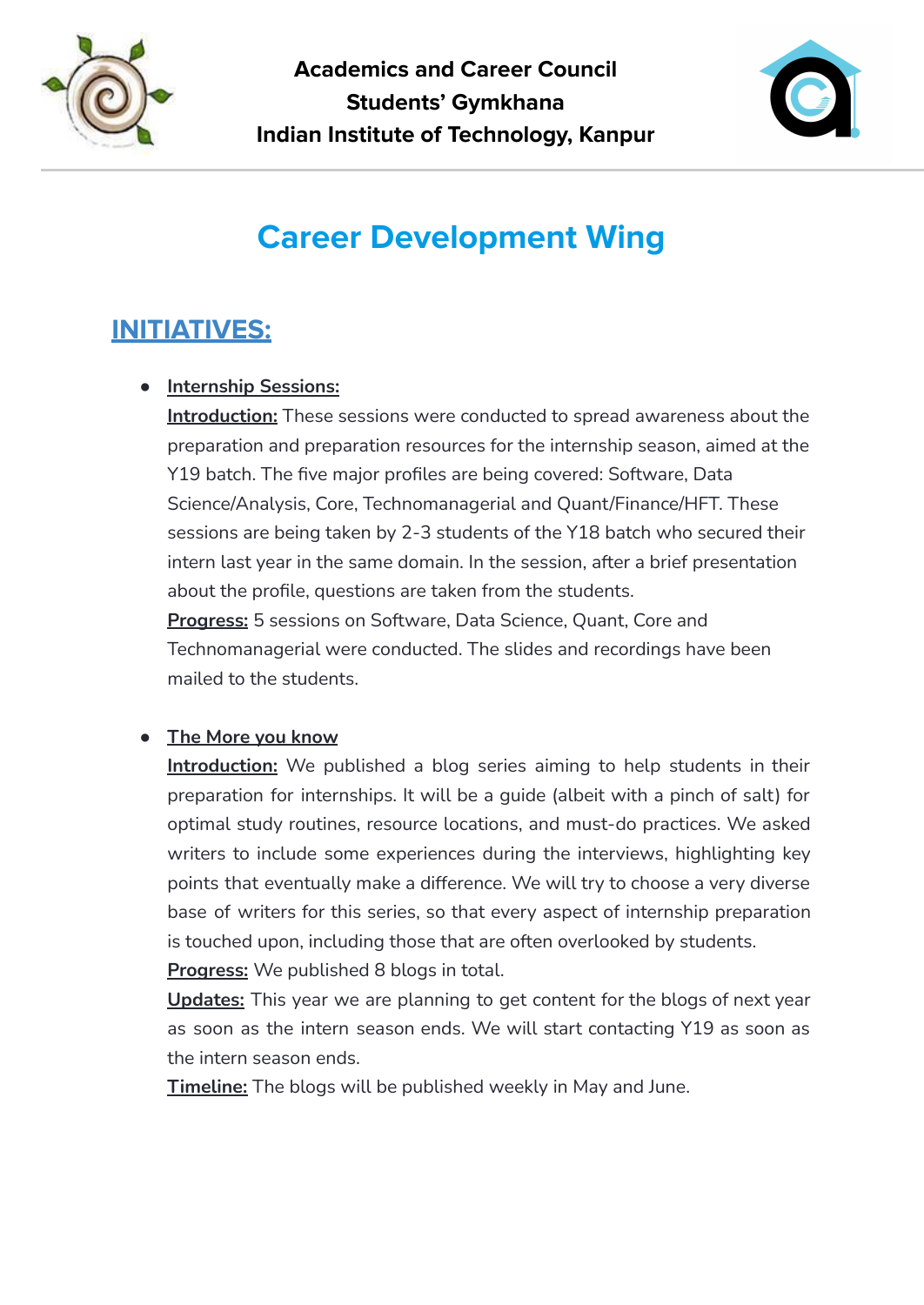



● **Online courses and test series for internships**: **Description and Progress**: We collaborated with ProxyPrep to conduct mock interviews and coding test series during the summers.

#### **● Remote Internships:**

**Description:** NGOs and StartUps were contacted to offer remote internships to the students on the application portal in the summers.

#### **● Intern Prep sessions/workshops (Mock interviews, GDs, resume making session - live session, external companies) PrepLeaf, GDs, Alpha Derivatives**

**Description:** We conducted Mock GDs, PrepLeaf for a course on aptitude, probability, and statistics as well as a resume making session, Alphaderivates conducted a finance workshop and offered a Live project in the summers.

#### **● IAESTE:**

.

Successfully collaborated and started the membership drive for IAESTE IITK MD September 2021, getting over 140 students registered. Started releasing offers.

#### ● **Placement Fundae: Preparatory Placement Blog Series**

**Introduction:** We intend to release a placement preparatory blog series starting from the month of August which will have a detailed account of the preparation journey of Y17s. Blogs will be aimed at documenting preparation strategies and interview experiences of Y17s. These blogs will aim to cover some key points that are important to keep in mind while preparing for a particular role and things that should be kept in mind while preparing for the interviews. Also, the blogs will try and aim to instill a sense of motivation among students and learn from others' experiences.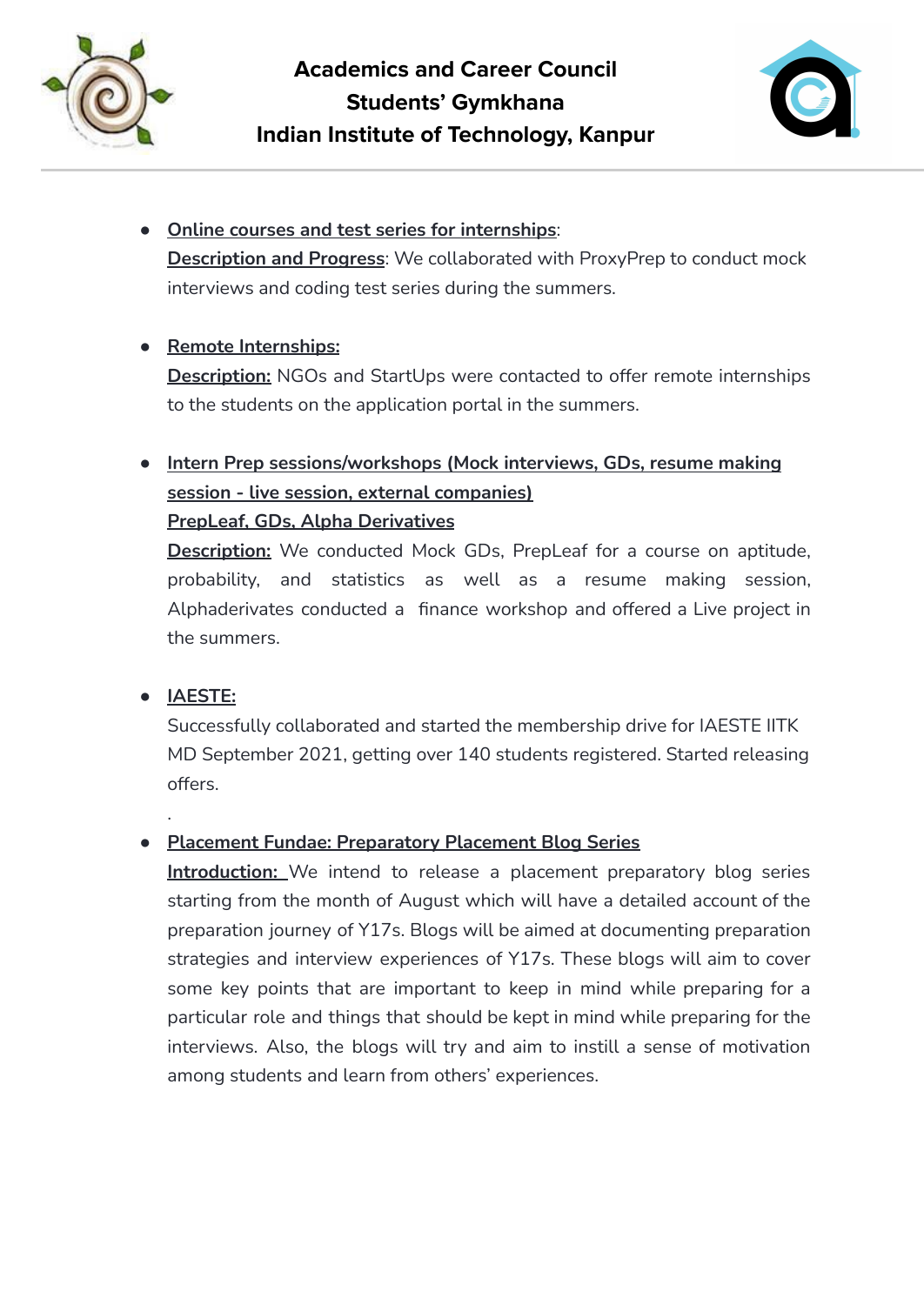



**● InterviewBuddy Mock Interviews (Placements) Description:** Conducted 95 coding and 65 data science mock interviews with detailed feedback reports.

#### **● Coding Ninjas Test Series (Placements)**

**Description:** Conducted coding test series for placement preparation.

#### **● Consulting Prep**

Introduction: Preparation for MBB for final year students. Conducted one-on-one mock interviews with the help of alumni after a first round of shortlisting by Y17s after a session on introduction to consulting prep by Y17 McKinsey recruits.

#### **● Sophomore Summers**

There is an increasing number of opportunities for second-year students during the summer break. It is important that we pass on the knowledge of such opportunities and the experience to the junior batches. Total 9 blogs were released.

#### **● Career Connect**

Career Development wing organized a two-day event, Career Connect, on 29th-30th January 2022, for all the undergraduate and postgraduate students. The primary intent behind this event was to encourage students to explore and equip them better to make informed and wise choices in their professional, social and personal endeavors. This event consisted of numerous sessions, hackathons, and workshops.

#### **Events conducted:**

Public Speaking and Communication Skills -

Speaker: Mr. Deepak Pareek

This session aimed to tell the students the importance of soft skills, as well as talk about the different, practices that they can use to improve on these skills.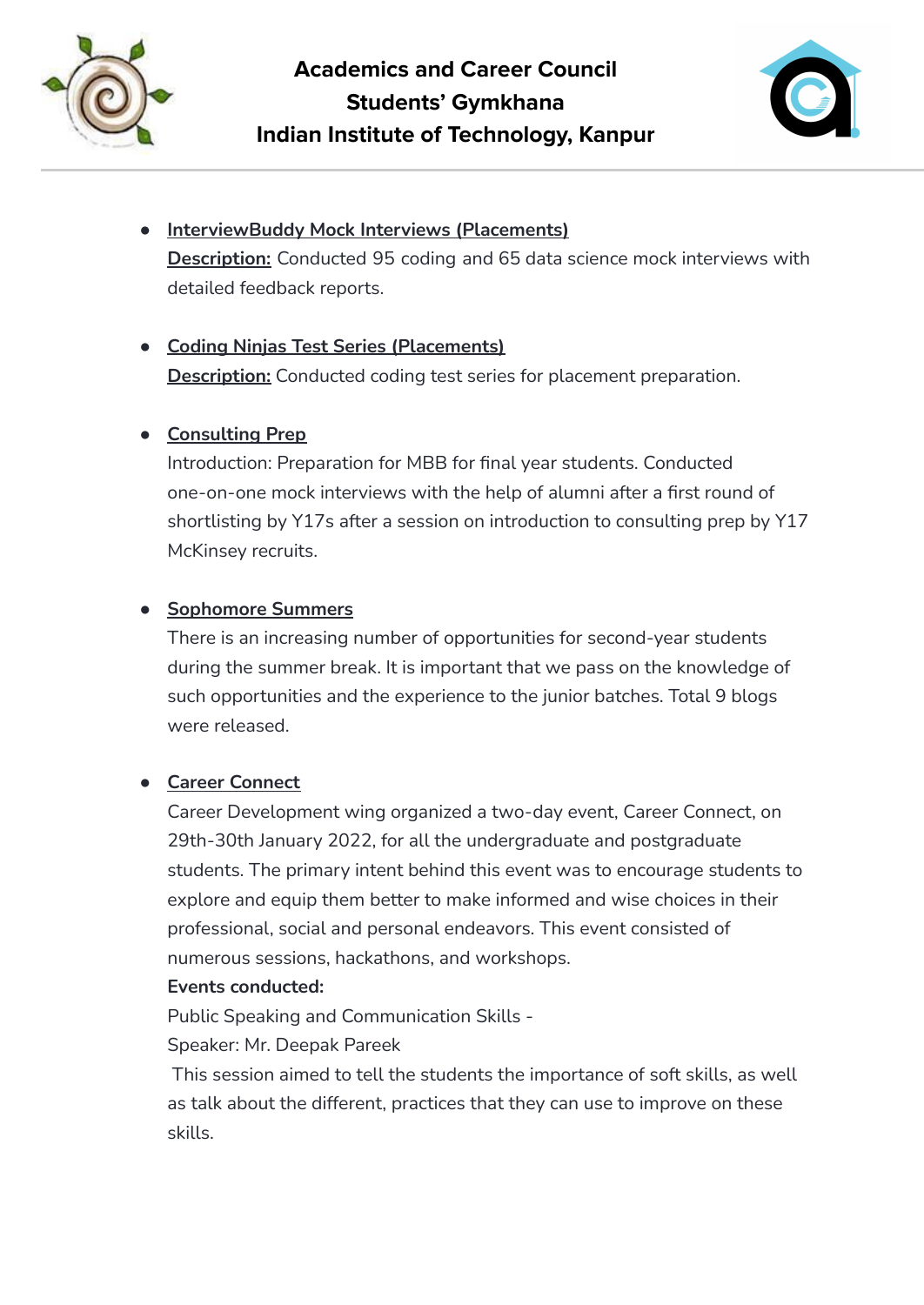



Stress Management - Speaker: Dr. Siddharth Warrier This session aimed at talking about how stress affects you and understanding why it is important to incorporate practices that help you to manage it properly so that it doesn't affect you in your daily life. Venture Capitalist event-

Speakers: Nitisha Bansal, Matrix and Sunint Khurana, Sequoia Capital. The motivation of the event was to make the students aware of what really happens in the venture capitalist space, what sort of work is involved in the daily life of a venture capitalist, and also provide students to clarify any doubts that you have with respect to making a career in this domain. The format of the event was interview-based, followed by QnA at the end. Women in Tech-

This session was an hour-long panel discussion, with women in different fields of technology. It covered various topics, focussing on the difficulties and opportunities for women.

Career Counselling-

Speaker: Rohit Jha -Co-Founder Vikings Career Strategists

This interactive session intends to inform people on a large scale why planning early for their career is important; what lies in store if they choose a career in a different domain; how they should proceed about deciding a career path suitable to them.

Unconventional Career Paths-

It consisted of 2 sessions in which the speakers shared their personal journey about choosing their career path which is conventionally different from normal jobs, guidance will be provided for aspiring students on how to pursue these paths.

- 1. The Road Not Taken: Managing an NGO
- 2. The Road Not Taken: A career in designing

Networking: Why and How

Speaker: Ms. Shraddha Shrivastava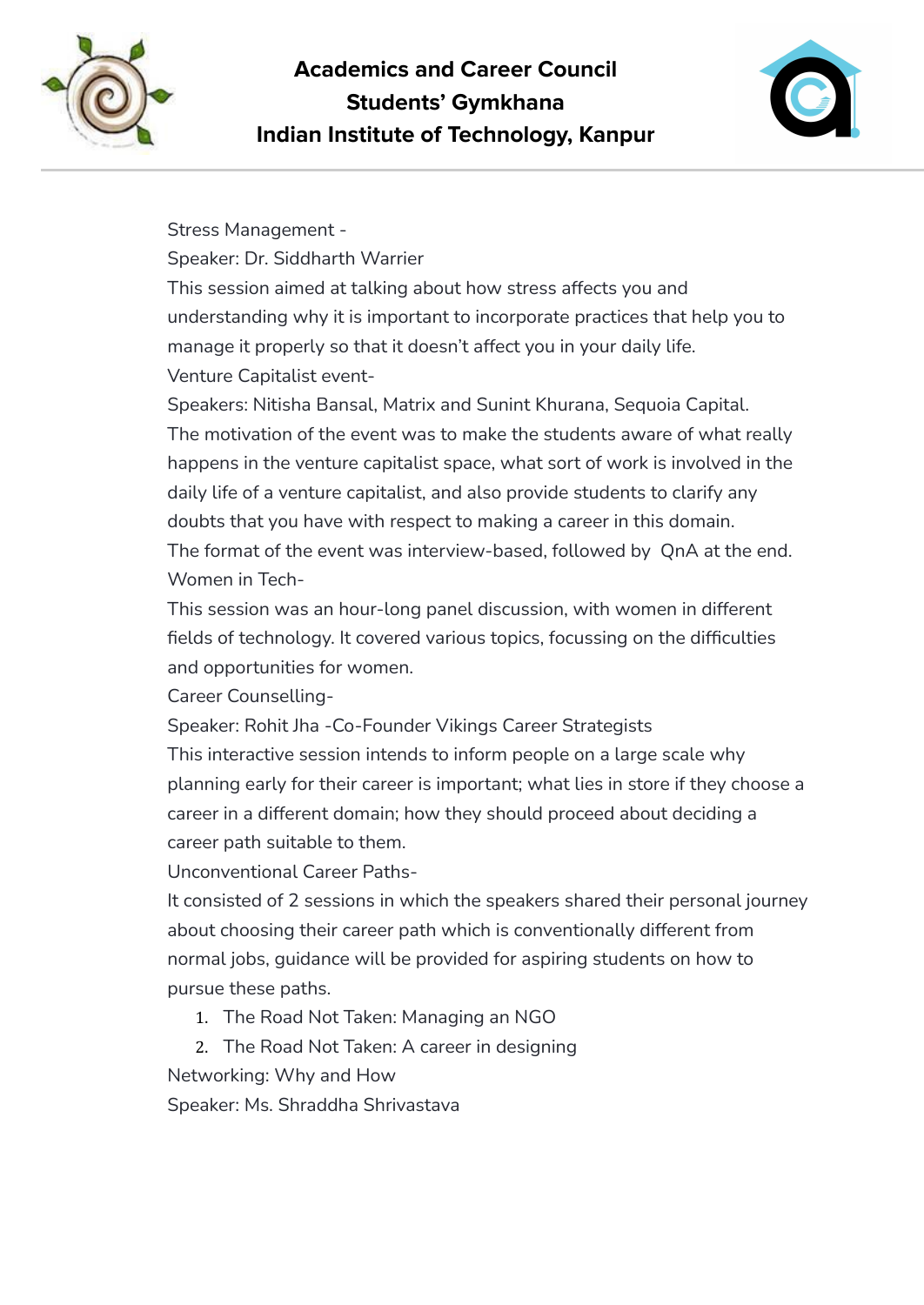



Networking help one develops and improve their skillset and stay on top of the latest trends in the industry and the job market. It helps advance careers and can open access to more/lesser-known job opportunities.

Through this session, we tried to spread awareness among newbies and to make all aware of better-optimized networking techniques. We will focus more on LinkedIn profile optimization.

MBA Abroad-

Speaker: Mr. Piyush Ranjan founder of Management Master.

The aim of this session was to provide students with the

information(eligibility, application procedure) required for getting into top business schools. It will also help them make informed decisions, all the aspiring MBA aspirants would get a chance to resolve their doubts directly from an experienced professional.

Game Development Workshop

A workshop dedicated to game development in which, "Career Path in Game Development" was fully covered.

Conducted by Coding Ninja's

Financial Wellness session

A webinar was conducted by Finsafe covering personal finance and financial habits to have in one's life.

STEP BY STEP: Building your startup in college

The session was conducted by the founders of Desklamp who discussed how to go forward with making an idea into reality.

Competition- Stock Portfolio Making Competition conducted by Mahogha

#### **● Placement Guide (Part 2)**

**Introduction:** It will follow the footsteps of its predecessor. We will aim to get data and experiences for the companies not included in part 1. It will mainly consist of preparation resources/tips, interview questions, the selection process, eligibility criteria, senior resumes, and personal suggestions.

**TImeline:** To be released next week.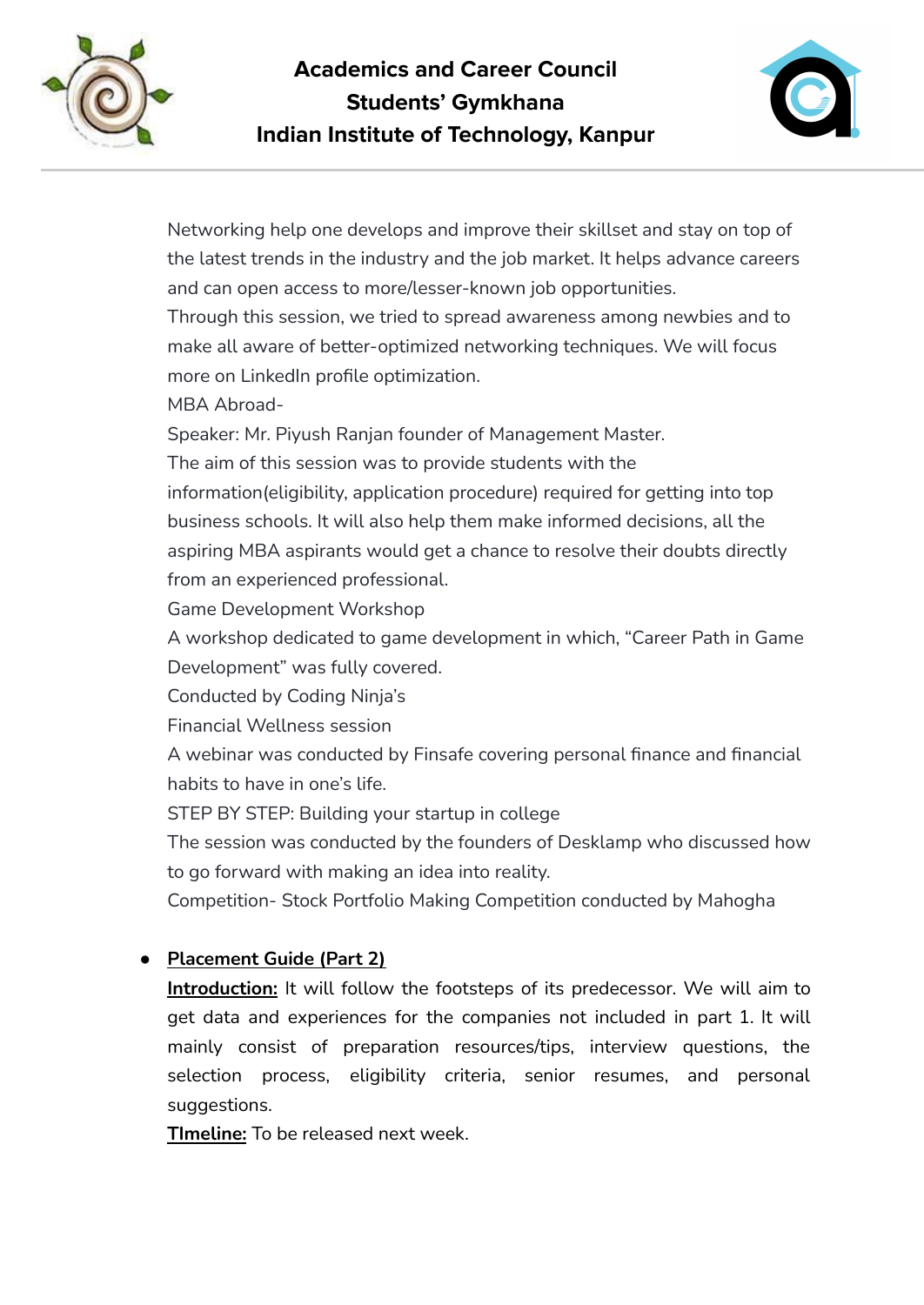



#### **● Alumni Mentorship Program:**

**Description**: It aims to allot alumni as mentors for the pre-final year students for career quidance.

# **Research Wing**

#### ● Student Interest Groups

- Wing surveyed the response of the campus community for SIG and received an enthusiastic response from the PGs to become mentors of SIG groups, the initiative will be taken ahead by organizing a meeting with all interested applicants.
- The top 4-5 SIG groups will be formed and opened to the UG community for registration.
- The work is currently in progress.
- Re-Scholar
	- A database has been prepared to consist of a list of relevant scholarships and programs.
	- The database can be released publicly to the student community from the next term.

Database link -

[https://docs.google.com/spreadsheets/d/1nh6dKOfi3tY\\_e3EPogLfMQEDCtz4s](https://docs.google.com/spreadsheets/d/1nh6dKOfi3tY_e3EPogLfMQEDCtz4sSC7PKCPfwKpG5s/edit?usp=sharing) [SC7PKCPfwKpG5s/edit?usp=sharing](https://docs.google.com/spreadsheets/d/1nh6dKOfi3tY_e3EPogLfMQEDCtz4sSC7PKCPfwKpG5s/edit?usp=sharing)

- Research Project Portal
	- The research portal is under construction right now by the web division, and we are working on increasing the currently available features in the portal.
	- The portal is built to host the projects offered by the professors at IITK. Its making is in progress in collaboration with the web division of the ANC council.
- Alumni Connect
	- Alumni are invited to conduct a panel discussion where they discuss their current life, either as a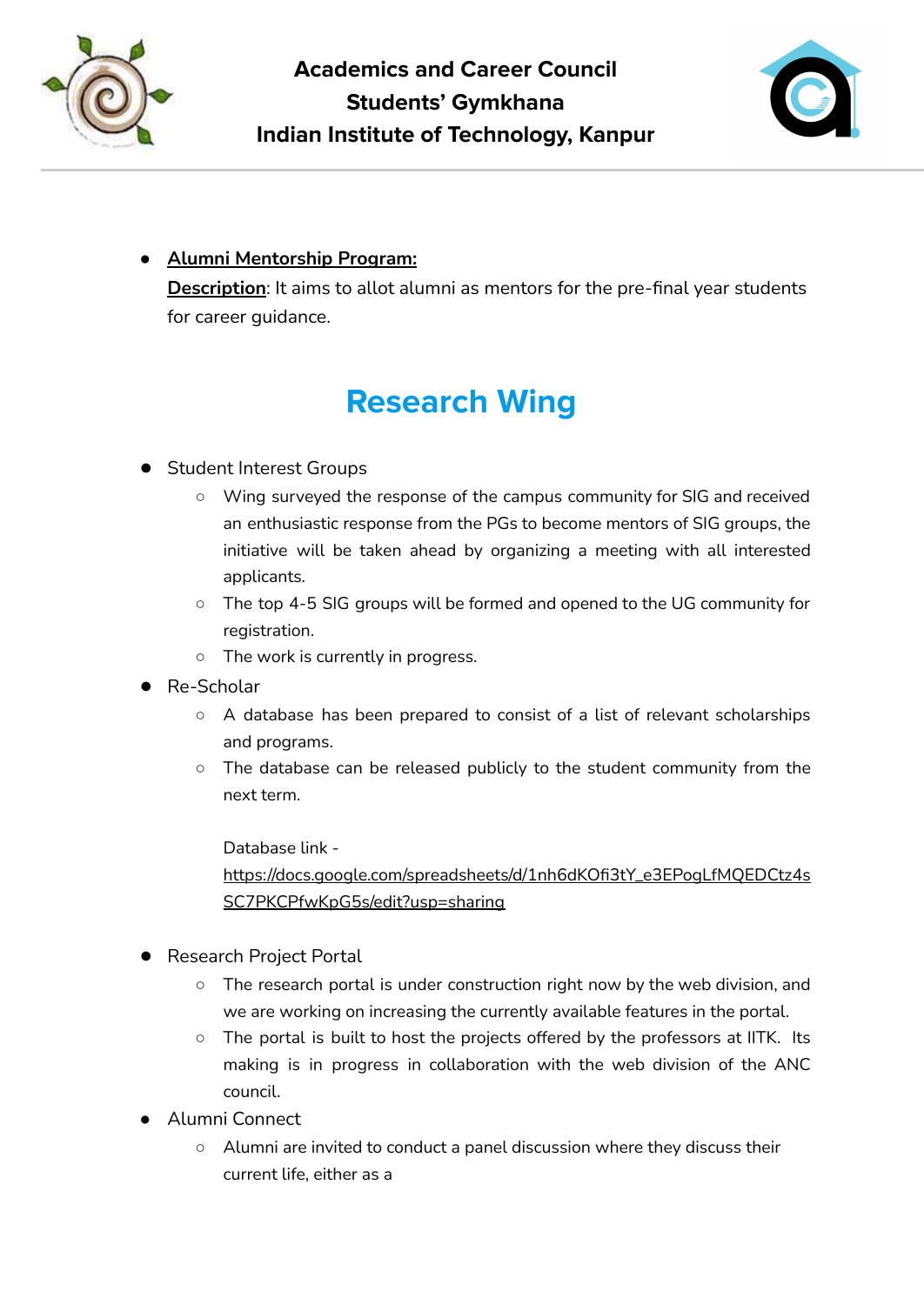



- Successfully conducted 3 sessions
- Spotlight
	- Exemplary UG research work is highlighted and given public promotion. This serves the purpose of motivating younger batches about the research work done at IIT Kanpur at the UG level.
	- Integrated within SRC to increase the reach of SRC.
- Newsletter
	- Newsletter initiating some important topics under the domain of AnC such as UG ARC Feedback, Technopark, SRC, words from DORD, new departments, etc.
	- Emails have been drafted and need to be sent, following curation of content and design of newsletter.
- Career Flowchart
	- Basic flowchart describing the life of a UG interested in research. The motive was to highlight major milestones in the career and help provide a trajectory to students.
	- The basic structure of the flowchart is ready.
	- The medium of communication shall be an engaging pdf document.
- SURGE Introductory Session
	- The Research wing conducted an introductory session for the potential participants of SURGE 2022 to clear their doubts and queries as well as to provide them with the required knowledge and experience for making a successful application.

#### Students' Research Convention 2022

- SRC'22 was held on 4th-6th March 2022 in a hybrid mode.
- Major highlights:
	- The conference received an enthusiastic response from the campus community as well as participants from around the nation.
	- 76 participants presented their work and received feedback recognition for their work.
	- The documentary "A life on our planet" was screened in L19 during SRC.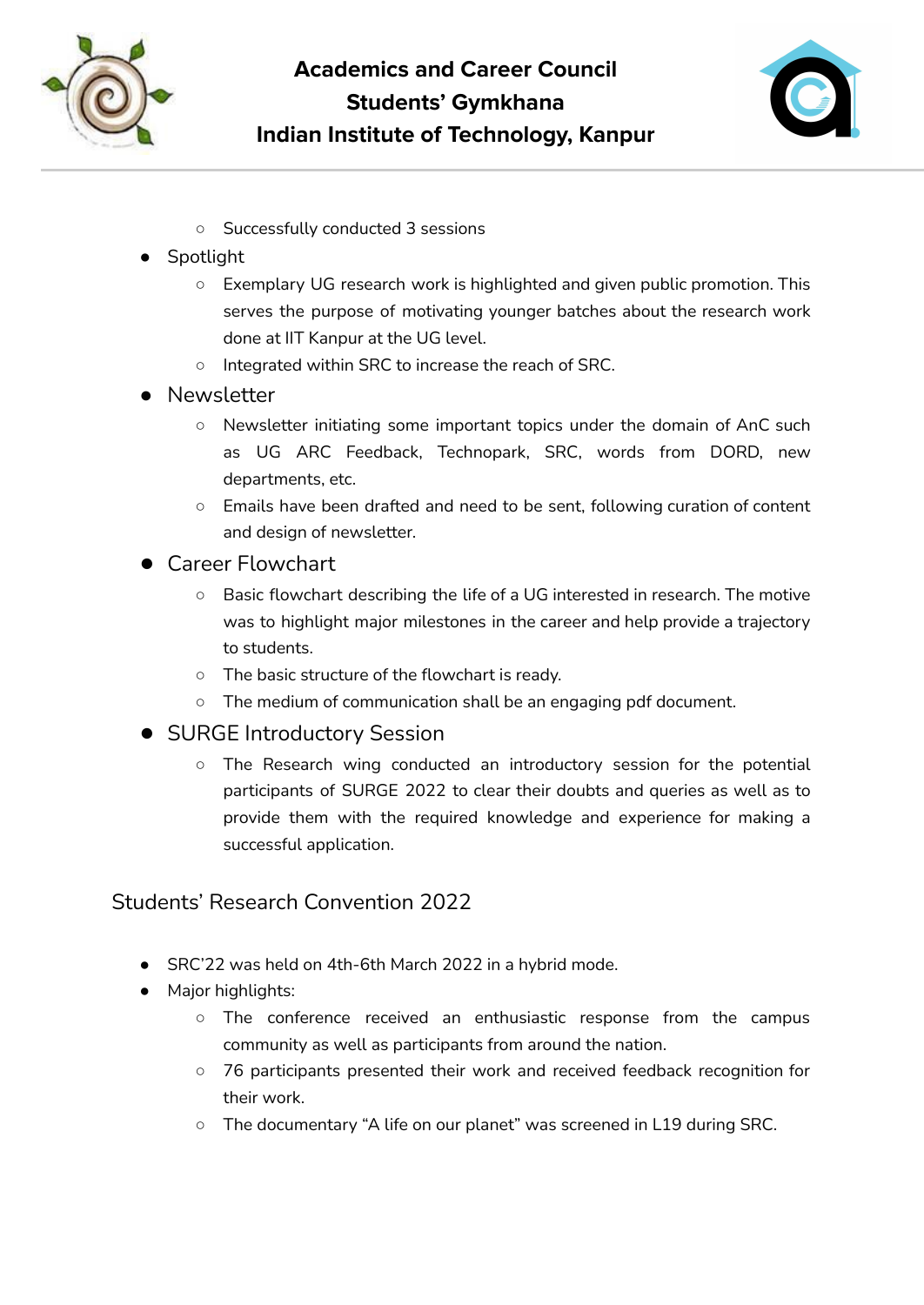



- The major event of SRC: "Am I On the Right Track" was conducted in L19 (hybrid) with Prof. Manindra Agrawal and Prof. Avinash Agrawal as the panelist.
- The conference hosted 5 workshops on Paper Writing and IP Knowledge.
- A total of 9 talks were conducted in an online mode based on the 4 pillars of SRC'22.
- Various new initiatives such as Students' Spotlight, Debate (in collaboration with DebSoc), and ResQ (in collaboration with Quiz Club) were successfully organized as part of SRC'22.

## **International Relations Wing**

● **MoUs with Potential Partners:** The International Relations wing has a compiled database of potential institutes with which the institute can collaborate for the benefit of IITK students ([https://docs.google.com/spreadsheets/d/1vUTbHmWuCarxFL3S5TekvXsDOc](https://docs.google.com/spreadsheets/d/1vUTbHmWuCarxFL3S5TekvXsDOc1NShFupZwMpx4g1e4/edit?usp=sharing) [1NShFupZwMpx4g1e4/edit?usp=sharing\)](https://docs.google.com/spreadsheets/d/1vUTbHmWuCarxFL3S5TekvXsDOc1NShFupZwMpx4g1e4/edit?usp=sharing)

The future initiative would be to act on this database and contact the institutes through the Office of International Relations to reach an agreement.

Along with this, we will need to contact universities with which MoUs have recently expired for an extension of the contract.

**Status:** Database being expanded gradually.

● **Invite Organizations for test series and webinars:** It involves approaching organizations like Jamboree, Manya, Magoosh, etc, for availing a package on preparation resources, for example, test series, study materials, etc. for GRE, GMAT, TOEFL, IELTS, and other entrances for admission to foreign universities, specifically for IITK students at a subsidized cost. The faculty members of that organization can also deliver talks on how to approach the exams.

**Status:** Gradeway responded positively for the same and we expect them to continue providing services in the next tenure too.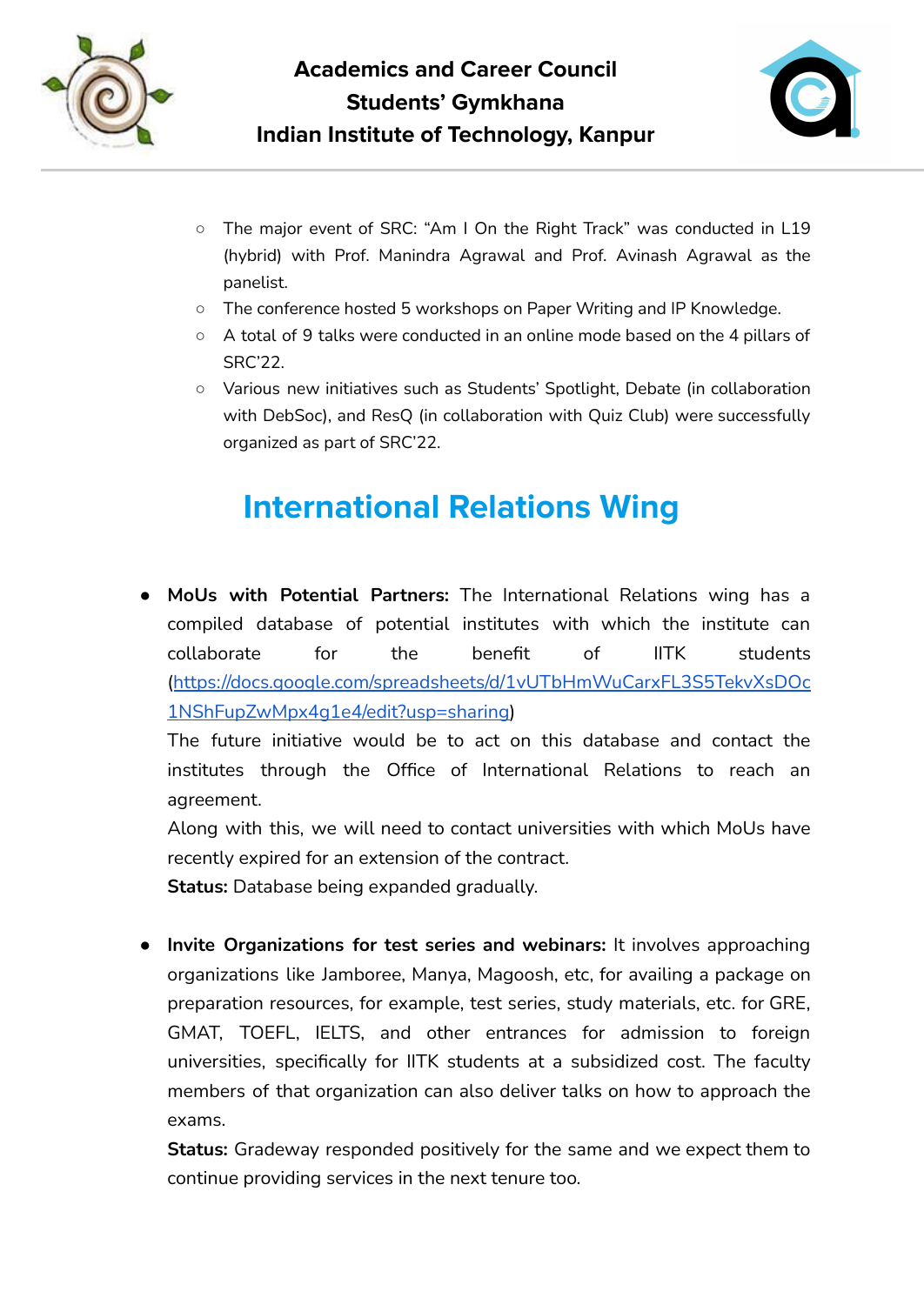



**● Higher studies session:** These sessions will aim to discuss the aspects of both opportunities, logistics of the application procedure, and educational and future prospects pertaining to MS/Ph.D. abroad. It will be conducted by the graduating batch seniors and/or recently graduated seniors who have finalized that they're pursuing higher studies. The session will mainly target Y19s.

**Status:** Session delayed till next tenure due to availability and scheduling conflicts.

**● IR Handbook:** The IR Handbook will be prepared as a global document for insight into both undergraduate and postgraduate opportunities. It will be divided into various sections which will be released as they are prepared under the umbrella of the handbook.

The handbook will broadly cover:

- Scholarships
- Internship Opportunities and Exchange Programs
- Conferences, Competitions, and Events
- Summer and Winter Schools/Programs
- Exam Preparation Resources and Tips

**Status:** Released in January 2022.

**● Foreign intern session:** A detailed analysis on the process of foreign interns to be covered via a session in order to increase the awareness and knowledge of the campus community regarding the same and clear misconceptions and doubts. This involved contacting Y19s who have had experience in this field and inviting them for the sessions. The session is mainly targeted towards 2nd year students (Y20s).

**Status:** Session conducted in December 2021 with over 400 attendees.

**● International programs for Exchange Programs and Internship Opportunities:** We will contact international programs and organizations which offer internship opportunities and exchange programs in international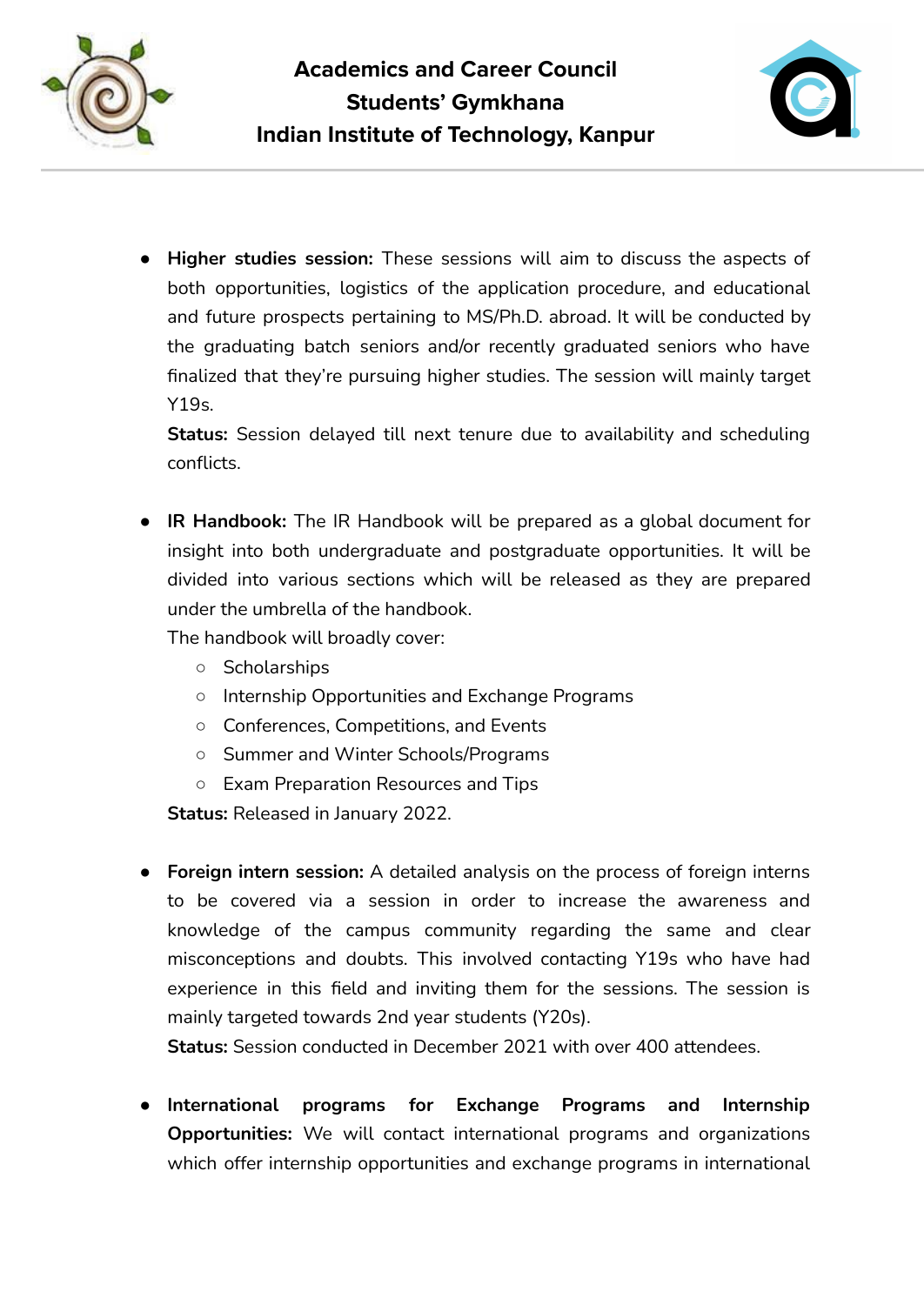



institutes like DAAD, MITACS, Erasmus, ASEAN, etc. The institute is already associated with the Shastri Indo-Canadian Institute in exchange programs and internship opportunities. The prospective programs will be contacted through OIR and the associations through this will have to be promoted thoroughly by social media and emails.

- **● Application guide:** GRAD and Apping Guide were released in the previous tenure corresponding to Graduate School Admissions and Foreign Internship opportunities. The following developments will be taken up pertaining to Application Guides:
	- $\circ$  A guide for the procedure of applying for exchange opportunities will be formulated
	- The current guides will be updated with the help of experiences of other batches
	- Visual Posters highlighting the gist of certain sections of the guides will be circulated in a periodic manner

**Status:** 7 Posters covering all of the major headings of the GRAD have been prepared which we have planned to release weekly starting from  $4^{\text{th}}$  Oct, 21. The procedure of applying for exchange opportunities has been covered in the Handbook that we prepared.

**● IR Orientation Session:** It has been observed that students become aware of the plethora of international opportunities available to them quite late in their degree and as a result may either miss out on crucial prospects or simply start to plan and work at a later point in time. Thus an orientation session will be conducted by the Managers, IR on the international opportunities that are available at IITK sometime near the end of the 2nd semester of the fresher students.

**Status:** Conducted a successful session for the Y20 and Y21 batch with over 100 attendees.

● **Alumni Connect and Foreign Training Program:** This initiative will be undertaken with the association of the Research Wing, AnC Council. It aims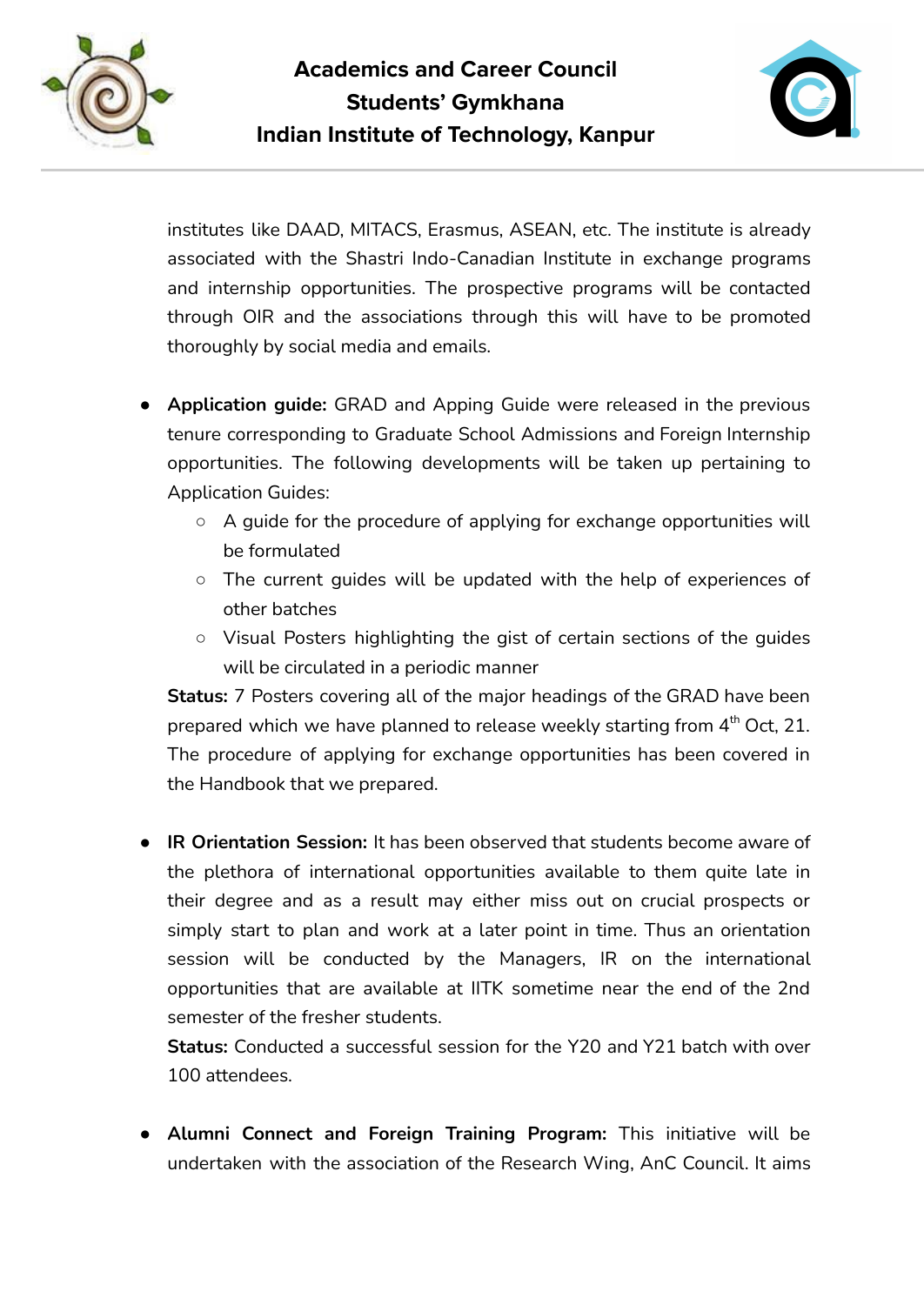



to connect the council with distinguished alumni working in a spectrum of fields. The first goal would be to invite these alumni to conduct sessions for the campus community, which can be department or domain of work specific. Gradually, requests for projects from alumni in foreign universities (working in labs or their own initiatives) provide students here at the campus with good international exposure. A portal will be developed where projects can be hosted and students can apply.

After getting in touch with some of the alumni a rough database was prepared in the last tenure. We plan to further expand the database and proceed with the program which wasn't possible last year due to uncertainty as a result of the pandemic.

**Status:** Three sessions have been conducted aimed at CSE, MTH, and CHE/CHM research opportunities with the help of 3 alumni each. An extensive database of alumni to be contacted has been prepared for future sessions and they have been contacted for the same. 3 sessions aimed toward PHY, BSBE, and EE are being pursued. A rough idea of requesting projects formally has been decided and will be finalized according to portal design and response from alumni.

- **● Blog Series:** We plan to continue with the blog series on foreign interns done by seniors on similar lines as covered last year 'Rise with the seniors', with the modifications of now being covered on the basis of remote internships, and accordingly making changes to the format of the blog **Status:** Seniors have been approached, few have completed and uploaded on the website. Rest are on their way too.
- **Newsletter:** Quarterly newsletters, two per semester are proposed specifically from the IR wing, starting from August and December for this semester. There would be information on scholarship programs, international conferences, a list of universities one can apply for targeted departments/streams, academies, talks, workshops, and other latest news from the international side. Another part of the newsletter will be released twice a year to highlight major long-term international activities of the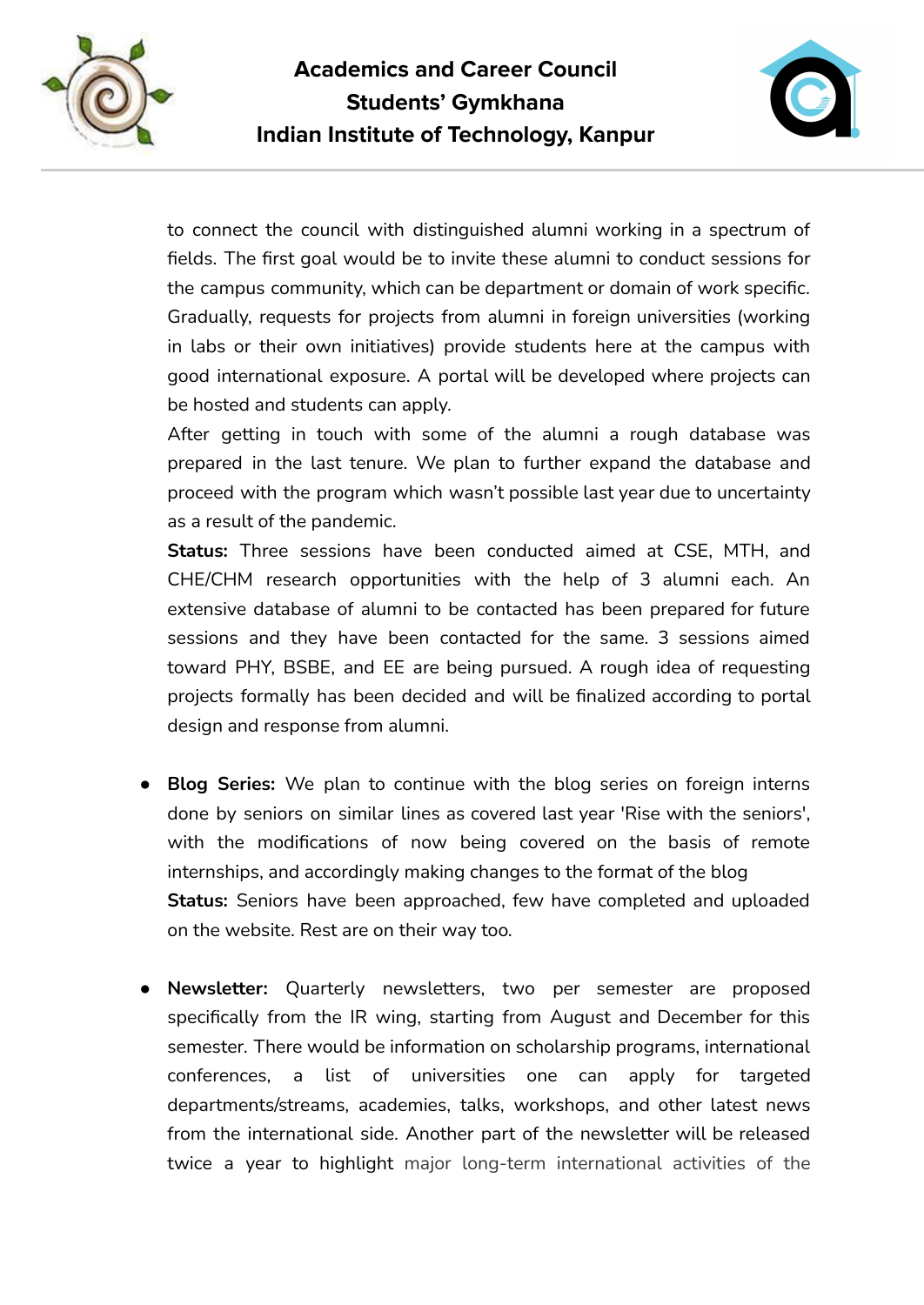



institute, new partnerships that the institute secures, competitions and workshops hosted at an international level, faculty awards and visits, and other international achievements.

**Status:** First edition completed and released. Next to be planned in the upcoming tenure.

**● International Programs, Consortiums, and University/ Career Fair:** In order to enhance the connections of the institute as well as to improve prospects available to students, we will work towards associating with international consortiums and organizing university/career fairs where institutes will be invited to edify the students with the programs and opportunities available in their respective disciplines and organizations. A database will be prepared for prospective consortiums and universities and they will be invited with the help of OIR.

**Status:** A preliminary database has been constructed based on consortiums attended by other institutes. Campus France Tour has been approached and they are interested to collaborate with the AnC council. The upcoming core team will carry forward the same.

## **Web Division**

- **● Main Website:**
	- **○ Introduction:** The Academics and Career Council Website and the Student's Research Convention Website have been updated in accordance with the arrival of new members, and legacy pages have been updated.
	- **Blogs**: A new blogs section has been set up and is available [here](https://blogs.anciitk.in) to replace the old one with a new UI and features. The latest blogs section gives complete control to all wings and allows them to publish blogs without any possible delay from the web division. All previous blogs have been transferred here with the help of secretaries of respective wings.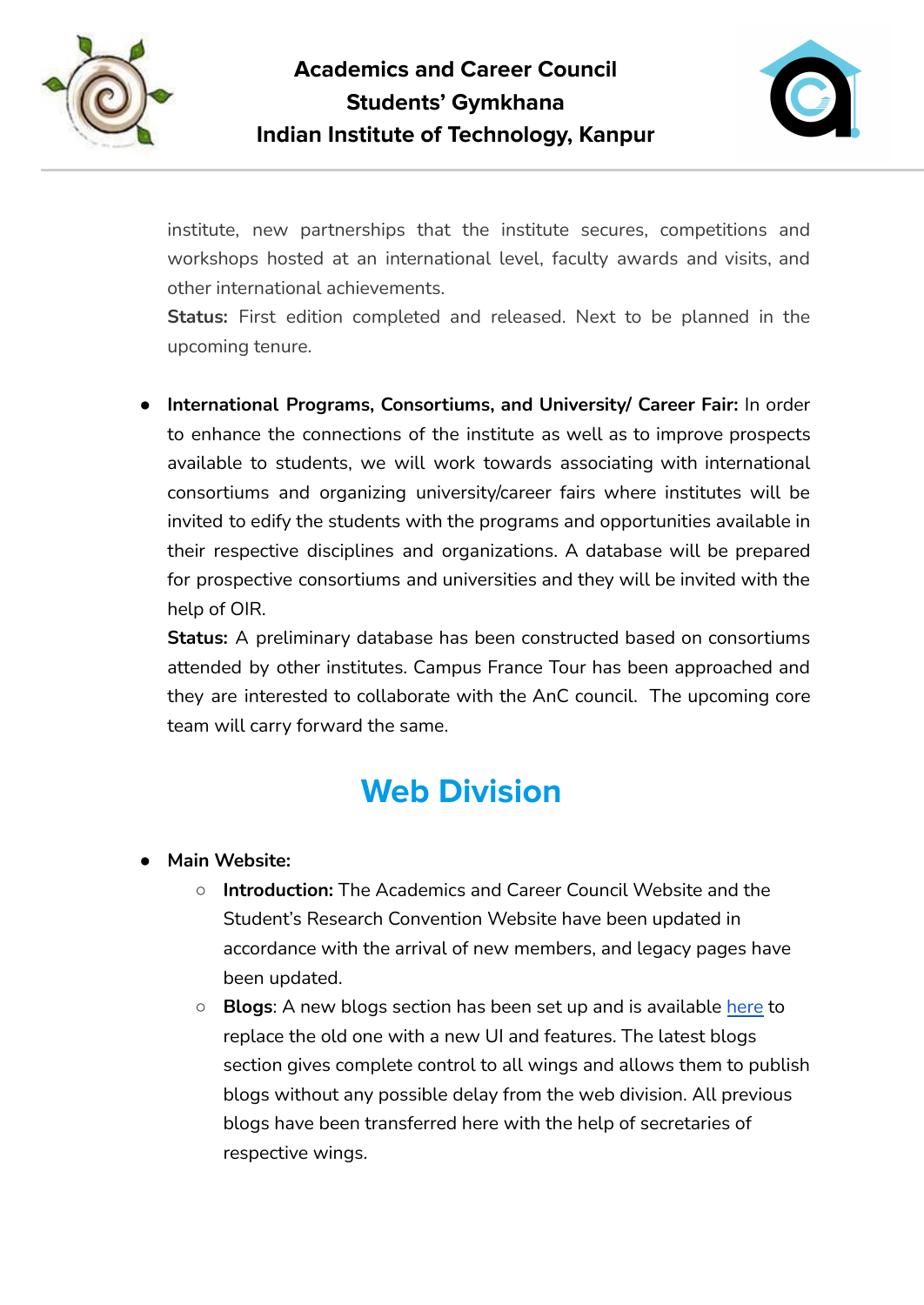



#### [ <https://blogs.anciitk.in> ]

- **● Tools:**
	- **○ Admin Access:** A central admin access portal has been designed to give all secretaries/managers access to all portals in a single application. This allows the council members to manage all portals effectively, unlike the previous design. The admin portal would be updated with each portal's admin access as and when they are launched.

[ <https://admin.anciitk.in> ]

**○ Centralised Logging:** During the initial duration of the deployment of portals, it was difficult to debug several problems faced by the end-users (i.e. students). Henceforth, the team has developed a logging system that would allow us to resolve issues in any portal raised by the students quickly.

#### **○ Content Delivery System:**

All the portals now use a central file delivery system that can be used to upload/download resources/resumes/JDs etc. CDN has been purchased, and APIs to interact with the CDN have been developed. CDN is now available to use on the resources portal and career portal.

#### **● Portals:**

- **○ Merging:** Currently, the portals have different databases, and account functionality wherein students have to register on each portal separately. This has been fixed, and appropriate servers have been set up to allow single sign-on with an "ANC ID" to all portals. All the portals have been successfully merged. [ <https://accounts.anciiitk.in> ] ( ID creation is only allowed for students available on Student Search.)
- **○ Career Portal:** The first version of the career portal is ready and available.

[ <https://career-portal.anciitk.in> ]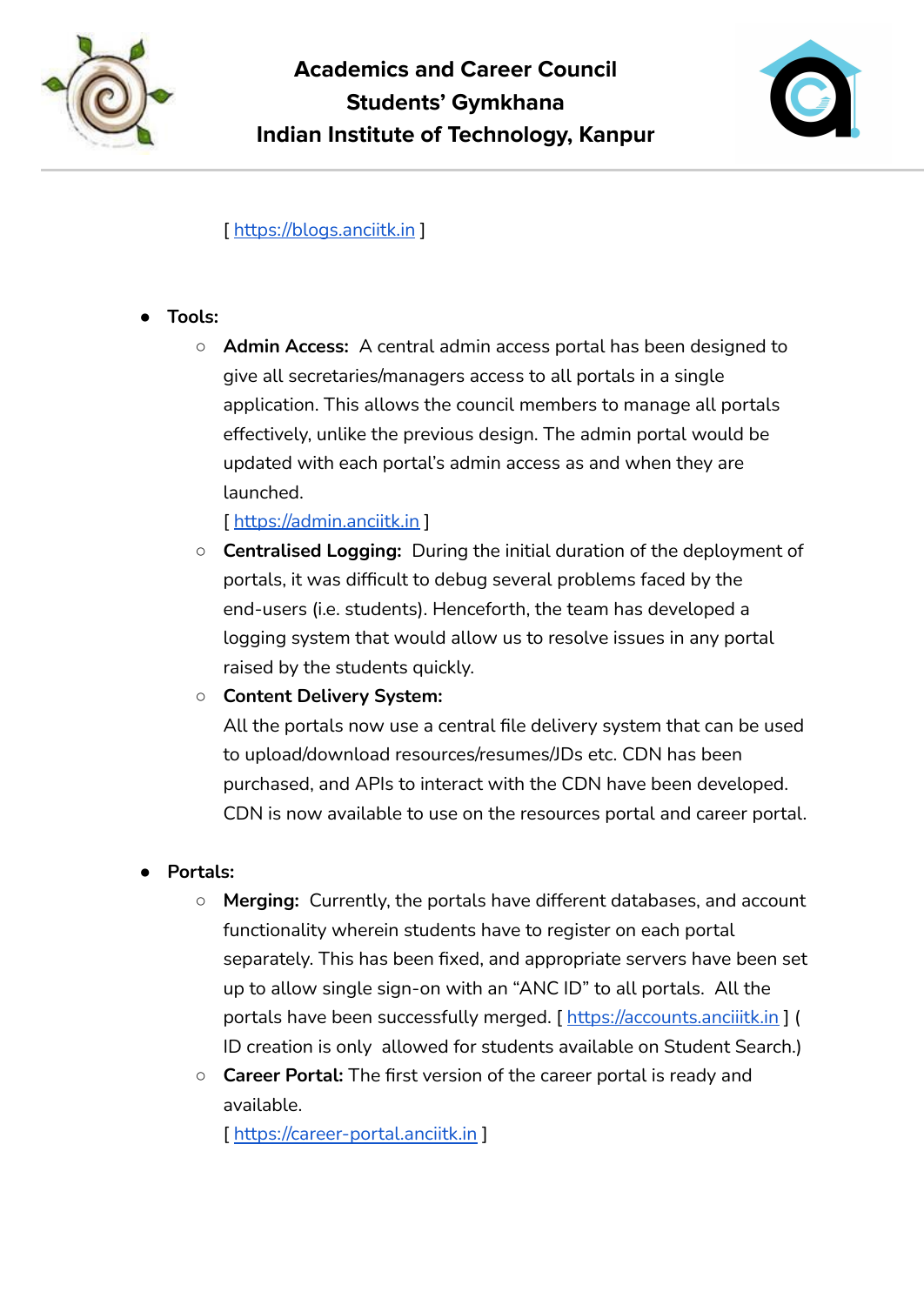



The career portal allows the managers to post internships, notifications, collect data, etc. All registered students with an ANC ID can apply using this portal.

#### **○ Resources Portal**

A new resources portal has developed to allow single sign-on, and the previous login has been removed. The new interface will enable managers to add resources dynamically (drive links, upload documents, or embed videos) using the admin portal that has been completed.

[ <https://resources.anciitk.in> ]

**○ Courses Portal:** Courses Portal was further updated during the term, and we are currently waiting for relevant permission from the authorities. The courses portal has also been integrated with the single sign-on.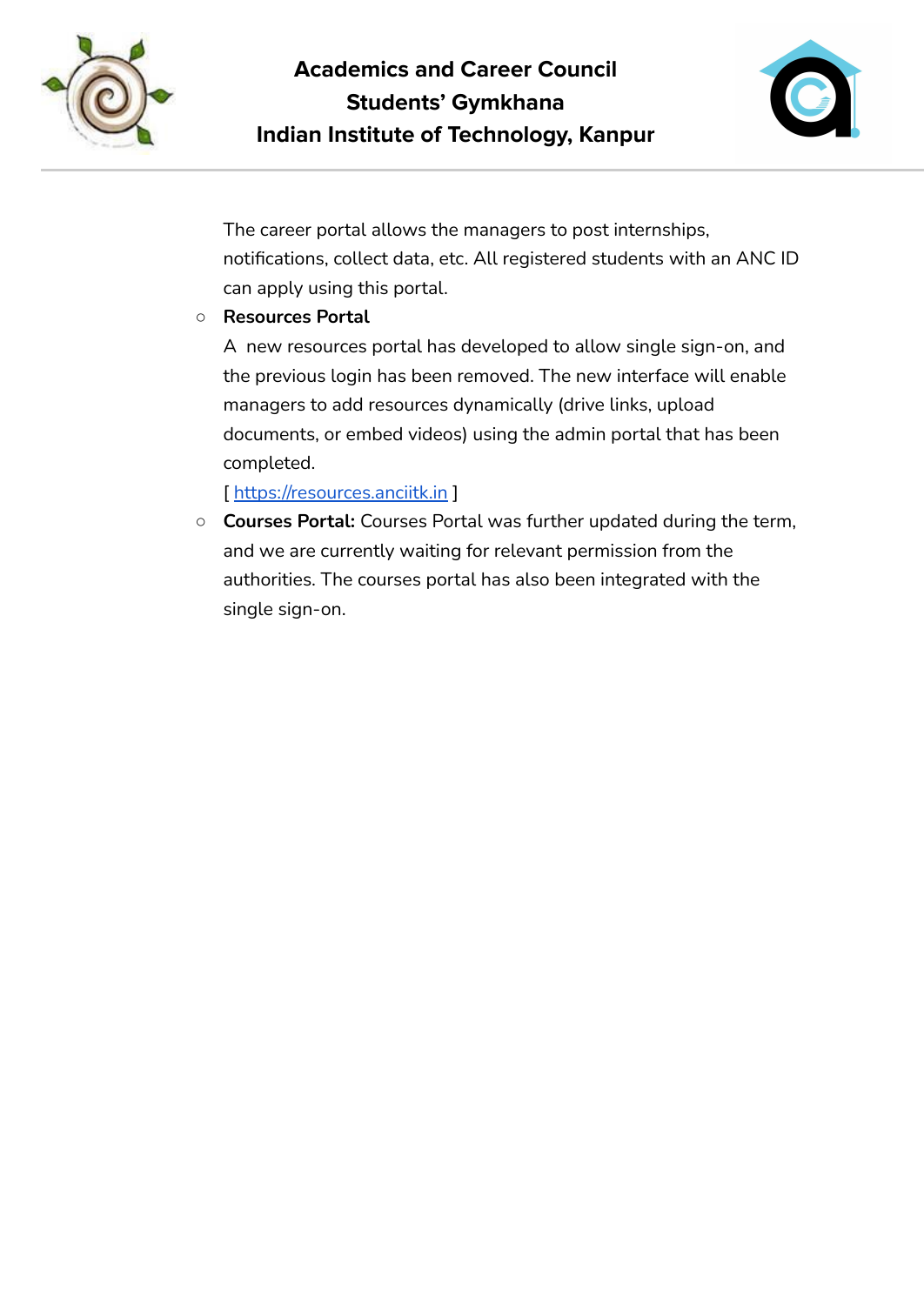



## **Recommendations**

- **Revamp of the current council website:** The existing website of the council lacks in various aspects. Given the importance and utility of various resources curated by the council, it is important that they are easily accessible. Several sections of the website are not aesthetically pleasing as well. I strongly recommend the incoming General Secretary and Web team take this initiative as a priority which will help the council and student community.
- **Roles and Responsibilities of CDM and ADMs:** This year witnessed the first batch of CDM and ADMs. During this tenure, it was felt that the roles and responsibilities of these positions are very subjective making it difficult to hold mentors accountable. Along with this, it was observed that a considerable number of students are still not aware of the presence of such mentors. A way through this can be to associate the mentors with student bodies like CS or Department societies and introduce them to students early on. I recommend the incoming team to work on similar solutions and ensure that students can make the most of this resource that is available to them.
- **Accountability of DUGC Student Nominees:** The lack of responsiveness and active participation of some DUGC Nominees has come to our notice and is of grave concern to the council. I recommend the senate sync the tenure of DUGC nominees with that of the Student's Senate itself and make it mandatory for the nominees to submit a mid-term and end-term report to the UG SAC.
- **UGARC Implementation:** Future teams of UG Academia have a very important task in hand i.e. look after the implementation of UGARC changes. I strongly recommend the incoming team take the responsibility of making the student body cognizant of such major decisions.
- **● External collaborations for the development of Soft Skills:** After talking to a lot of alumni and professionals in the industry throughout the tenure, one fundamental issue that I found out was the need to increase focus on soft skills from the council and institute's side. There is a need to go beyond short-term measures and come up with fundamental solutions from the very first year for the students. This can be done by looking into institute-level collaborations with organizations, but these are really costly to be supported by the council's budget. I recommend the incoming General Secretary and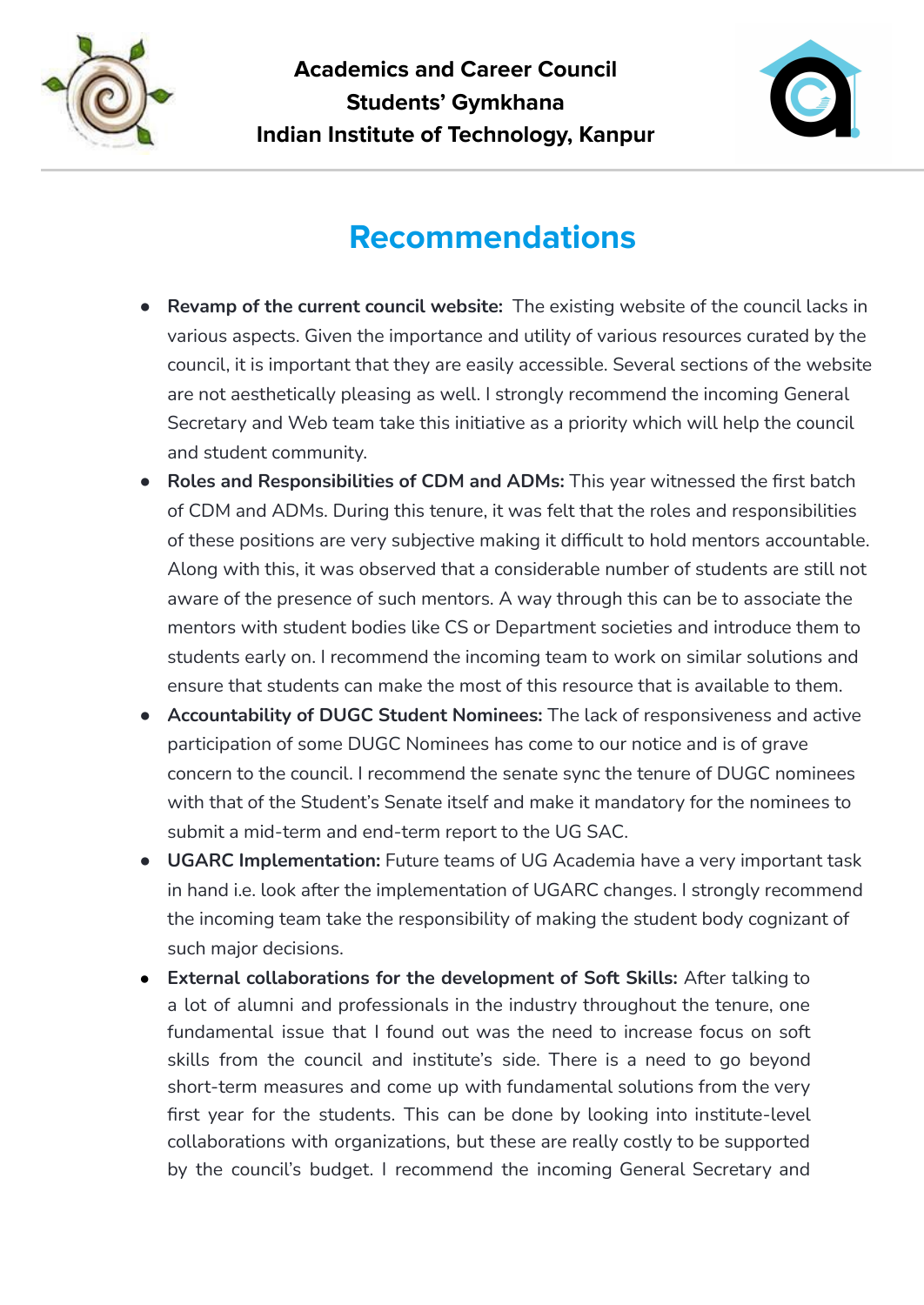



President to take this up with the Director and other relevant authorities and work actively to get this established as these kinds of collaborations are already present in institutes like IIT Bombay.

- **Collaboration with Outreach Cell:** Outreach cell has been doing a great job over the last year, kudos to the team. There are some initiatives for which the council needs to get in touch with a wide base of Alumni, if these initiatives are taken in collaboration with the Outreach cell, I think both the bodies will benefit from this. I recommend incoming teams to take cognizance of this and actively communicate with each other for initiatives that come under the mandate of both teams.
- **Collaboration with SnT Council to introduce courses:** We noticed a great response this year for the courses offered in the domain of Data Structures and Algorithms this year for the campus community. In addition to that, the introduction of Coursera also brought in great participation. Taking this into account, gymkhana should try working on courses for specialized fields, leveraging the knowledge of campus students and clubs under the SnT Council. A similar initiative is under progress at IIT Bombay under the name of Learners' space. This will reduce the cost expenditure that goes into these courses and will also make the knowledge more contextual and personalized according to the requirements of the students.
- **Collaboration with SPO:** One fallback of the internship and placement preparation sessions this semester was that participation fell consistently throughout the season. So, attempts to develop a system of incentivization through SPO should be made for the students so that the students who are in need of these sessions attend them more. For this, I would recommend that the students attending the placement preparation sessions be allowed to sit for some more companies - as there is a limit of 50 companies for the first three days of placement, so the students attending 'n' sessions be allowed to sit for these 'n' extra companies, thus incentivizing the students for preparing for placements seriously as well as getting to know about more fields and not just the field they're interested in.
- **Establishment of proper feedback mechanism:** Over the last year, senate members have tried to increase accountability among the student body but the bridge has still been a long way from completion. I think the establishment of proper feedback portals, with regular and timely emails to the student community for their suggestions, along with some new avenues